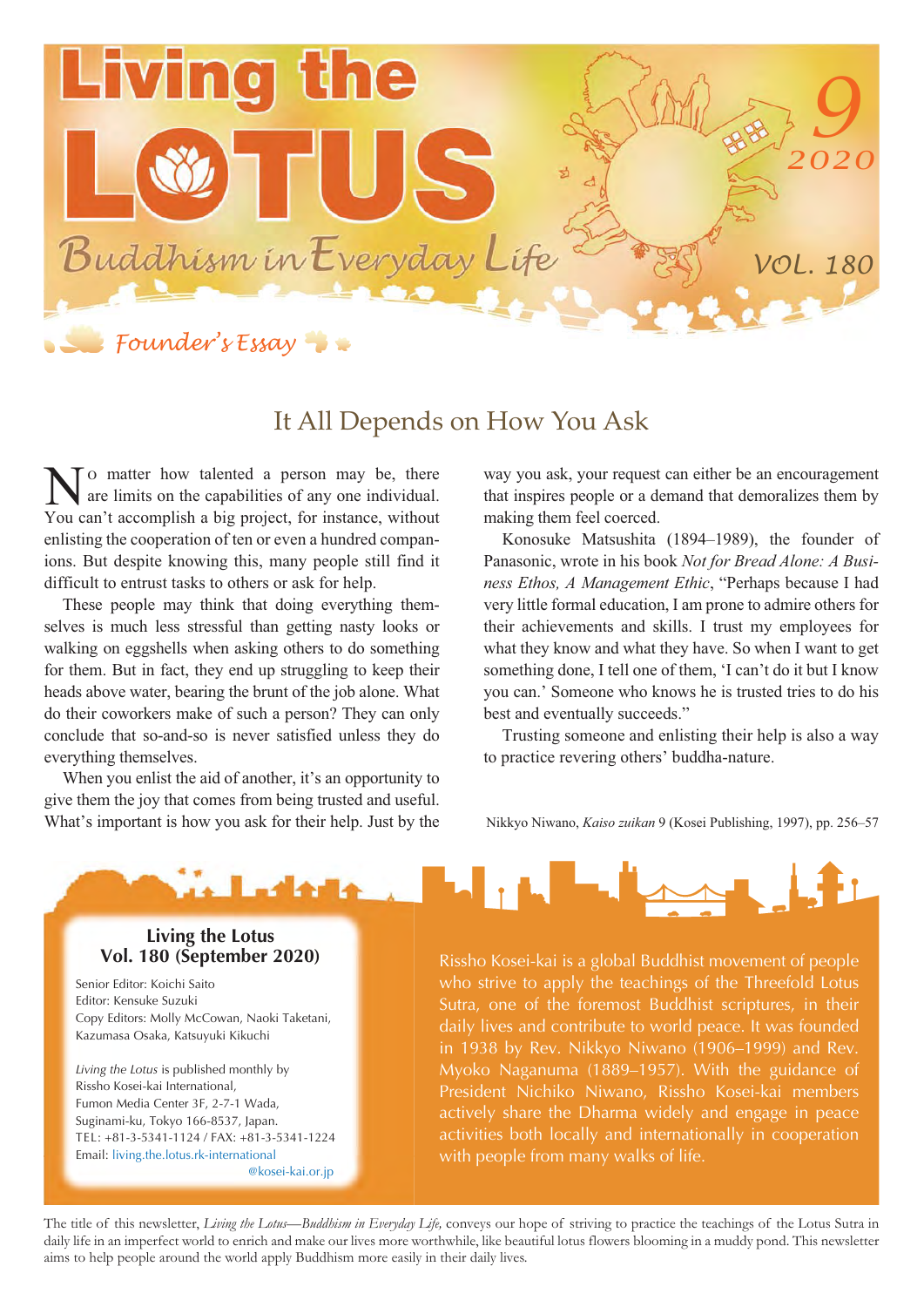



## The Mind of Being Sad Together



Rev. Nichiko Niwano President of Rissho Kosei-kai

### Feeling Others' Sadness as Your Own

Let me begin by sharing some lines from the poem "Together" by Ryoichi Wago, a poet and teacher of Japanese language at a high school in Fukushima Prefecture: "Your tears / Teach me / Things, / People are weak, / People are sad, / People are hurting. / However, / There is warmth: / People think of people, / People love people, / People cry for people. / Both you / And me / Are lonely. / But / Both you / And me / Are living / Together."

When we encounter someone who has had a painful experience and is grieving, we should, just as described in this poem, think of that person, weep together with him or her, or hold his or her hand while offering encouraging words such as, "Any time you need me, I'm here for you." We are capable of empathizing with other people's suffering because we are born with a tender and considerate heart that does not exist in other animals.

I think that this empathy develops further as we experience the painful, sad feelings that come along with living, aging, being ill, and facing death. If you are a person with faith, you may be able to understand other people's sufferings and sadness so well that you feel like they were your own. This is because, to borrow the words of the mathematician Kiyoshi Oka (1901–78), "The essence of religion is to understand the sadness of others and to yourself feel that sadness as well."

This essence is revealed to us in the closing lines of chapter 16 of the Lotus Sutra, "The Life Span of the Eternal Tathagata": "How can I cause living beings to / Embark upon the unsurpassable Way / And quickly accomplish embodiment as buddhas?"

### Drawing Out the Buddha-Nature in Yourself and Others

Every year around September 7 or 8 comes the day called *Hakuro* (literally, "white dew"), which takes its name from the morning dew that forms on flowers and plants. The dew glistens in the sunlight, but it also has the impression of the ephemeral, as is evident in the Japanese saying, "this world is but dew."

However, the lines from chapter 16 above convey to us the Buddha's earnest desire and hope that, although we live in an impermanent world that we think is as

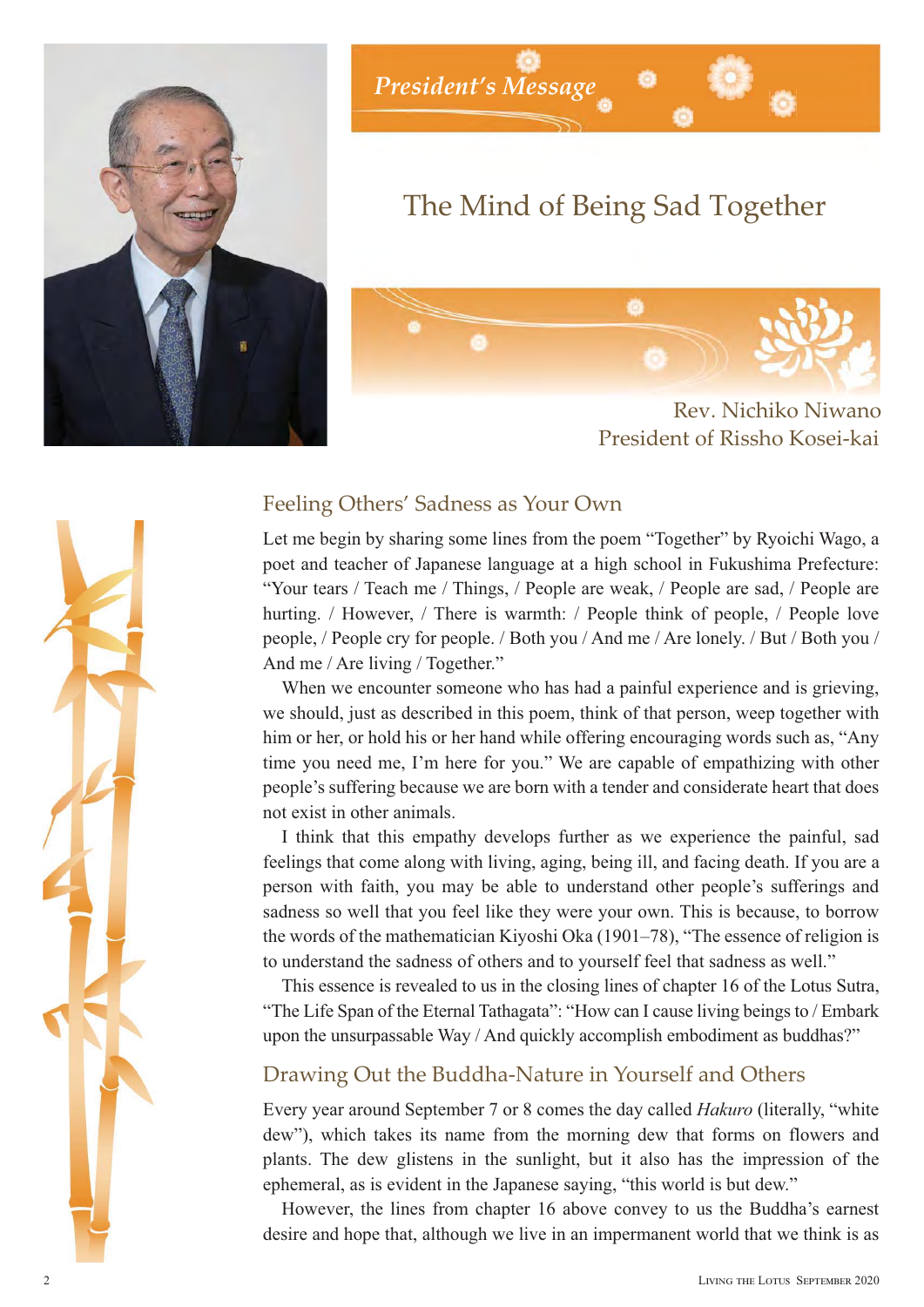ephemeral as dew, no one stays lost in grief and everyone will awaken to their buddha-nature and be liberated from suffering. Furthermore, this shows us, who are bodhisattvas, a way of life that helps people.

A good example of helping someone in a painful predicament is found within the well-known legend of Shakyamuni and Shuddhipanthaka.

Shuddhipanthaka, who had an extremely poor memory, was unable to recall a single line of the teaching, even after three months as a monk. His older brother, who had already become a disciple of Shakyamuni, rebuked him, telling him that he should leave and go away. However, Shakyamuni saw that Shuddhipanthaka was lost in grief and lamenting his own foolishness, so he handed Shuddhipanthaka a broom and told him to clean the surrounding area every day while chanting, "Sweep away the dust, sweep away the defilements."

Over time, as Shuddhipanthaka could remember these words, he realized and was impressed by the importance of cleansing the mind. He ended up becoming an esteemed disciple of Shakyamuni.

Shuddhipanthaka's mind was liberated and his grief and despair turned into joy due to the great compassion and empathy of Shakyamuni, who helped Shuddhipanthaka by believing single-mindedly in his buddha-nature.

Earlier, I mentioned the "impermanent" world, but we have continually received life and died again, and as part of this cycle of birth and death, we are alive here and now. This means that while our past experiences include both positive and negative things, we are living the same eternal life as the Buddha.

What is universal to us all—who contain both good and bad qualities—is the same unshakable essence: buddha-nature. Therefore, it is important that we interact with each other in ways that bring forth our buddha-nature and that of others, especially so our practices may provide joy to those suffering from sadness.

From *Kosei*, September 2020

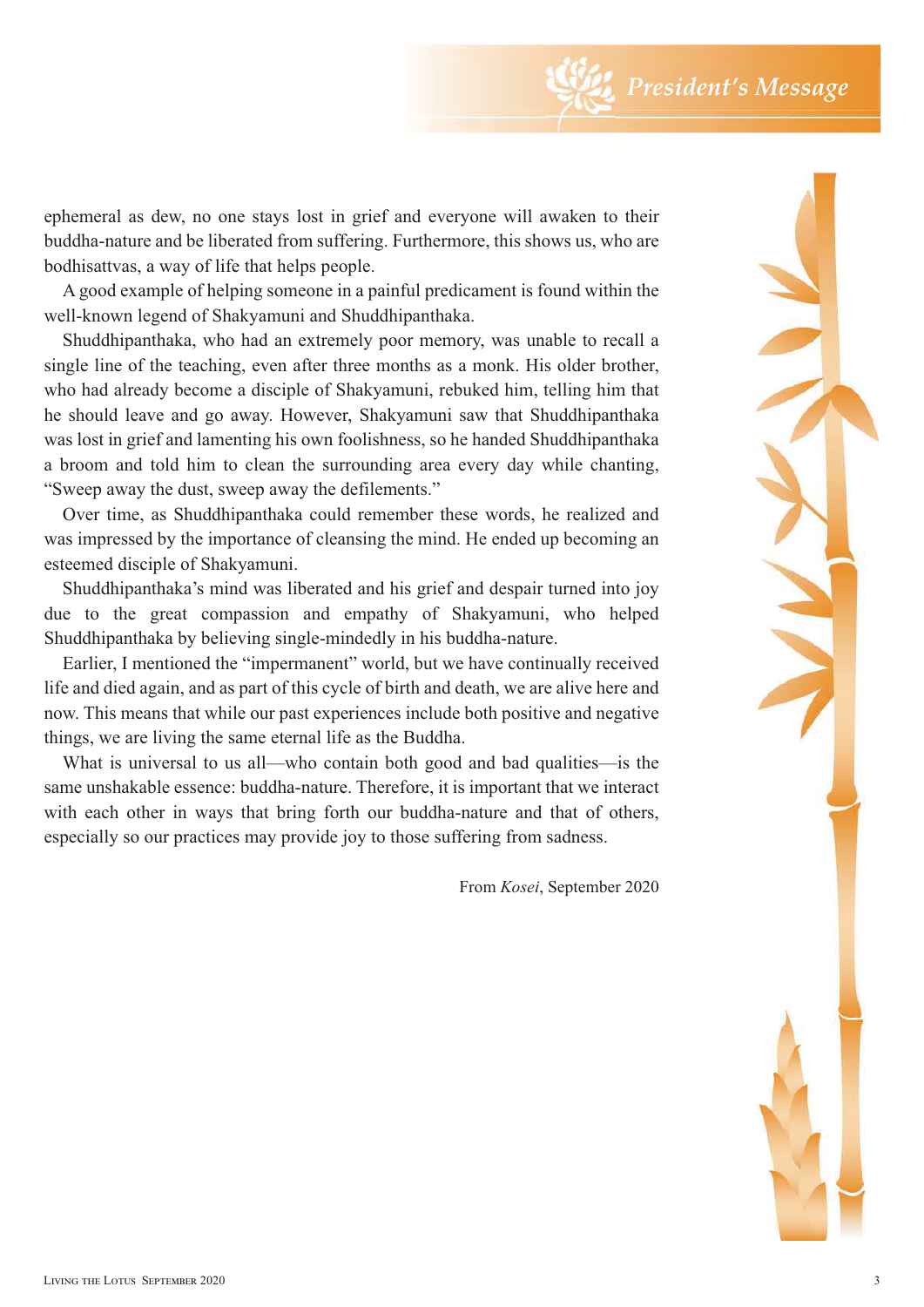

## Using My Life for the Happiness of Others



*This Dharma Journey talk was presented at Rissho Kosei-kai of New York on October 15, 2017, during the ceremony celebrating its thirty-fifth anniversary.*

ongratulations, everyone! Today, we celebrate the thirty-fifth anniversary of the founding of the Rissho Kosei-kai Buddhist Center of New York. I'm glad to have the opportunity to share my Dharma Journey talk on this significant day. Today has become a meaningful day for me to stand at the starting line of my new life and celebrate taking the first step to move forward. C<sup></sup>

I was born in 1963 in Iwaki City, Fukushima Prefecture. When I was three years old and my older sister was in the first grade, my family moved to Tokyo where my parents had no one to look to for help. My parents made every effort to find a nursery school to take care of me so my mother could work during the day to help support the family income, but they were refused by more than ten schools. Just when they were about to give up, they finally found a school that gladly accepted me.

At six o'clock the next morning, I was dropped off



*Ms. Naito delivers her Dharma Journey talk at the New York Dharma Center.*

at the nursery-school director's home; my mother came to pick me up at nine o'clock that night.

In the evenings, before my mother would pick me up, the director, whose name was Ms. Akiko Nakamura, would sit in front of the home altar and recite a sutra. She was a member of Rissho Kosei-kai. I always sat behind her and listened to her recite.

Ms. Nakamura was like the Bodhisattva Kannon—the affectionate mother—to me. I vividly remember her always watching over me and affectionately taking care of me as if I were her own child. I have no recollection of experiencing loneliness as a young child. For me, my time with Ms. Nakamura is an unforgettable event for which I can never be grateful enough.

Meeting Ms. Nakamura also led my mother to Rissho Kosei-kai, who diligently went to the Dharma center for visits on the memorial days and participated in center duties and *hoza* sessions. Throughout her life, my mother relied on Ms. Nakamura as if she were her older sister, approaching her and asking her for advice whenever she was suffering.

Thanks to my father's job as a craftsman who paints designs on kimonos, by the time I was in second grade, my family was able to live in a single-family house. However, in less than two years, my father's business soured. Our happy life did not last long, and my mother started working again.

This was around the time that I started fifth grade and my elder sister moved away from home and into the high school dormitory. My mother stopped coming home, saying she was very busy at work. I would make dinner for my father and wait for mother, who did not come home. As the days passed, my father started acting strange and things became a mess in our house. I felt lonely every day.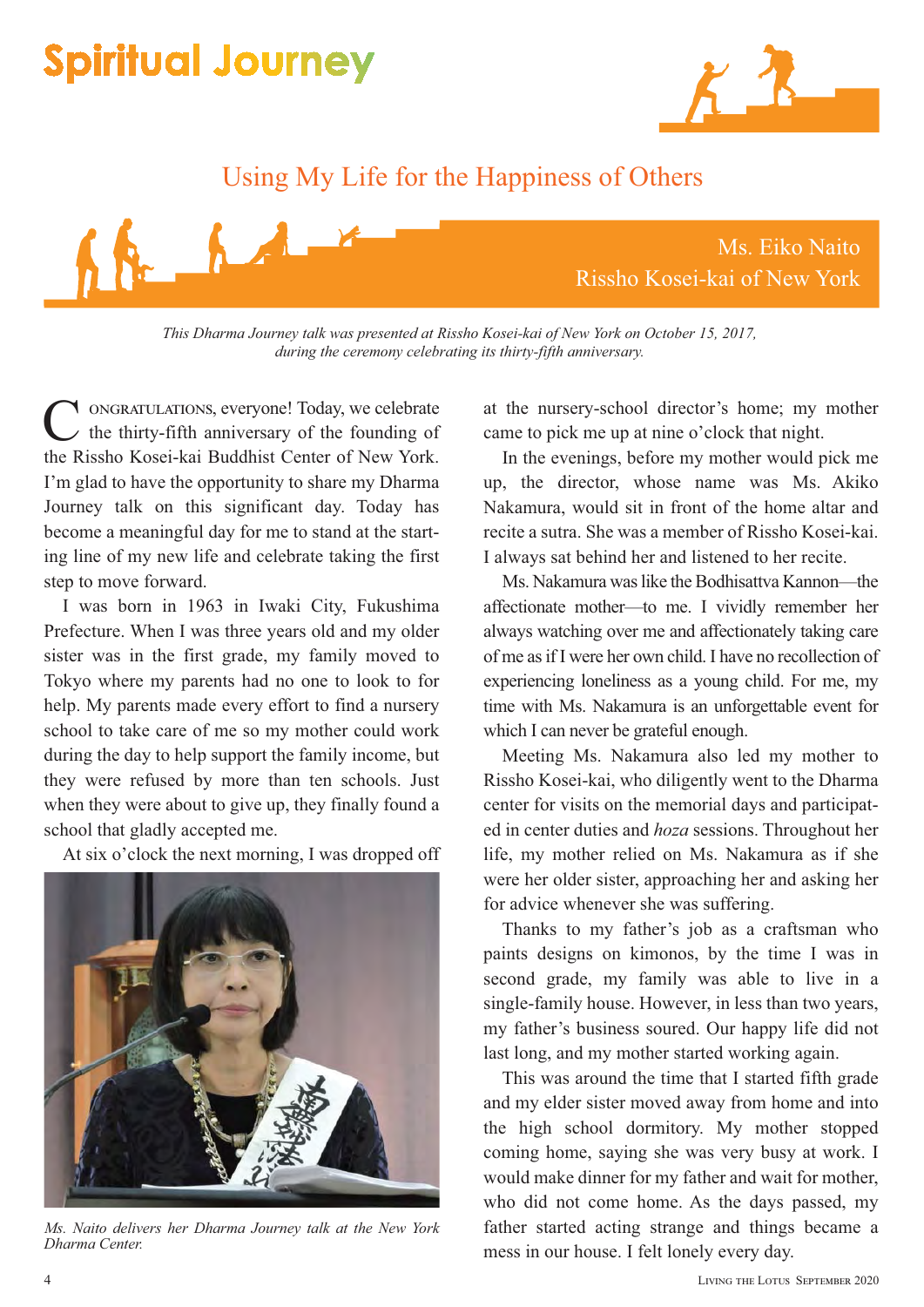When I was sixteen years old, I wanted to get my license to drive a motorcycle. I got a copy of my family register, which designated the person I thought was my father as an "adoptive father." To make things worse, I then found out that my mother had been living with someone other than my father.

My mother's betrayal shocked me and deepened my sense of loneliness. I told myself, "I will try to regard my mother as simply a woman, and not my mom." This was a way to avoid feeling sad, mortified, and lonely. Yet, in spite of everything, I loved my mother.

My mother divorced my father and married the person she was living with. Yet, when I turned twenty, my mother—who was having marital trouble with her new husband—suddenly came to me and said, "I want you to run a café to support me." I thought it was an unreasonable request, but I wanted to live with my mother once again. I sacrificed everything and finally opened a café.

However, shortly after the shop's opening, my mother decided to reconcile with her estranged husband and left me to run the business on my own. At that time, I truly felt like I was cursed to be lonely. Yet I received unexpected support from many people around me, and six months later, my café became the most prosperous shop in the town.

When I was twenty-two years old, I suddenly became ill and was diagnosed with pyelitis. The doctor told me that I was working too hard and needed complete bed rest. I was hospitalized for two months.

When I left the hospital, my mother and her husband took me on my first overseas trip. We went to Hawaii, and it sparked an instant liking for America. I wanted to be liberated from all the sorrow, anger, fear, and pain I'd experienced until then. My dream of living in open-minded America, with no constraints or limitations, began to grow.

At the age of twenty-five, I closed the café and, against everyone's wishes, moved to New York. My chest was inflated with a false sense of confidence, however, and actual life in the city was not as easy as I'd thought. The savings I'd brought with me quickly ran out, so I had to work to live. After starting and leaving various jobs, I was able to get a job at a Japanese

trading company. There, I was able to receive the support I needed to obtain a green card.

 When I was twenty-six, I married a man I met in New York. But my married life turned out to be a somewhat lonely and empty one. I'd been attracted to my husband, who often spoke about spirituality, but after getting married, I became overly attentive and concerned about him and I felt like I was putting forth a false "me" every day.

Knowing this, my mother in Japan was worried about me. Whenever I called her, she said, "There is a Dharma center of Rissho Kosei-kai in New York. Try to go there." It was ten years after I got married when I finally visited the Dharma center. However, as I was thinking more about my road to future independence rather than normalizing the relationship with my husband, I was not receptive to the teaching.

In 2001, I made a career change to a moving company, where I was the president's partner in opening up a Japanese market for the firm. Meanwhile, my relationship with my husband was deteriorating because of the differences in our ways of thinking. In 2005, my mother passed away from a stroke. In November of the same year, I decided to end my sixteen-year marriage and got divorced. I had lost the most important people in my life—I was lonely once again. I was becoming depressed and I condemned myself, thinking that I was worthless.

It was around this time that a member of the New York Dharma Center befriended me. At first, I was defiant against Rissho Kosei-kai's teachings. "If you recite the sutra, do you really think the Buddha will do something for me?" I thought. The teachings did not resonate in my heart, and I didn't listen to them. After a while, however, thanks to the perseverance of the member who kept drawing close to me, her warmth started to penetrate into my stubborn heart that was unwilling to be open to the consideration of others. I felt that my heart was gradually healing, and I found myself willing to listen to what people talked to me about with an open and flexible mind.

I had suffered from the false assumption that I was fated to be lonely, but through the warmth of the sangha, I learned that my life was supported by many people. It was an important thing for me to learn.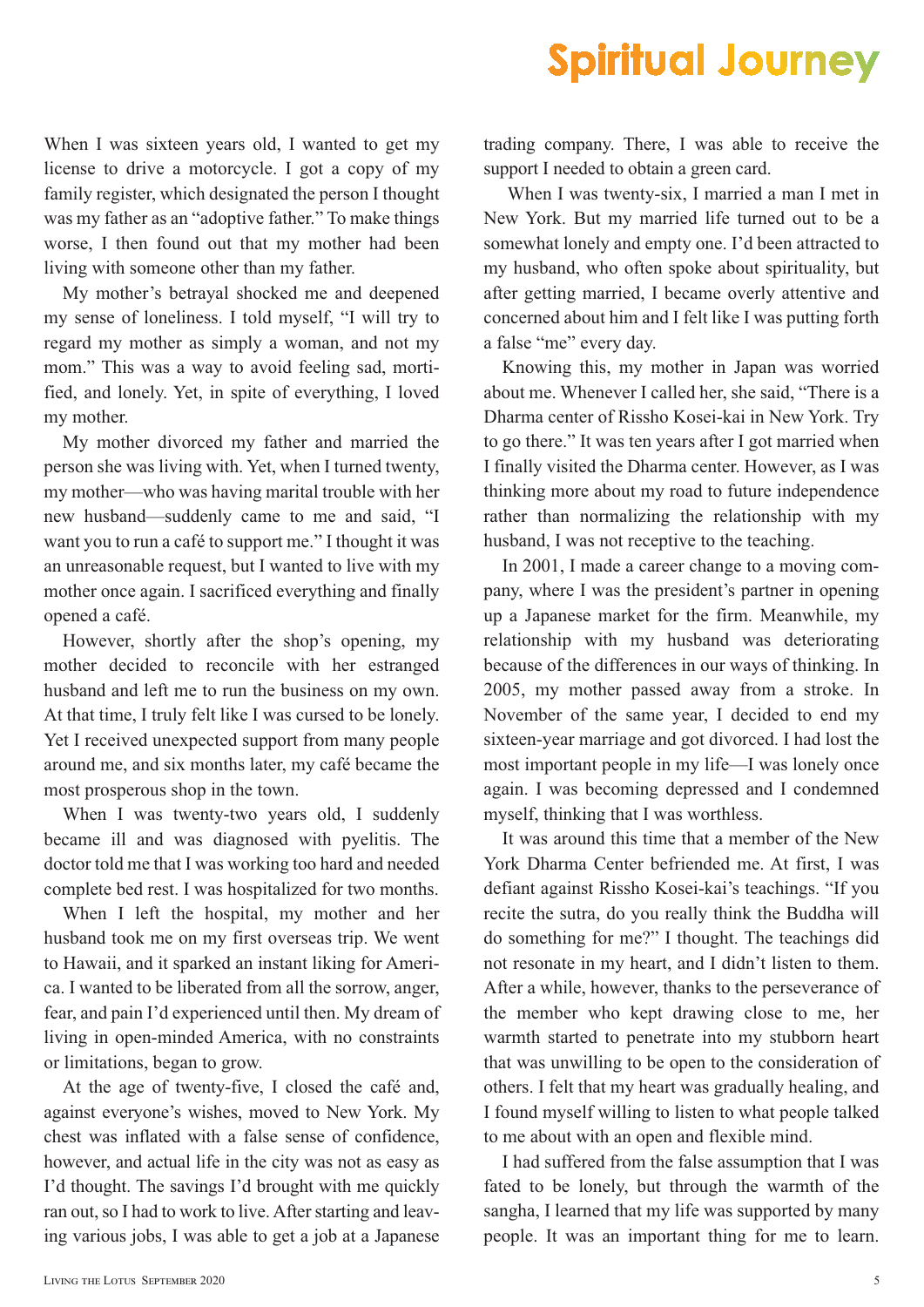Because Ms. Nakamura led my mother to the faith when I was a child, I'd actually been connected with Buddhism, Rissho Kosei-kai, Founder Nikkyo Niwano, and President Nichiko Niwano for a long time. I felt that over that length of time, the karmic ties with all of them had been firmly rooted in my soul.

In 2009, my doctor told me that my renal function had deteriorated and my kidneys were only working at 30 percent. In 2011, I suffered from high blood pressure caused by work stress and was told to receive treatment, but since I had no insurance, I didn't go to the hospital and instead left the disease untreated. This caused my kidney failure to progress, and in 2013, I was finally told that I need dialysis. I still continued to work without going to the hospital, turning my face away from the reality of the situation.

In 2014, I left the moving firm and started my own moving company as an independent proprietor, which imposed both mental and physical burdens on me. In the end, my kidneys were seriously damaged and lost most of their function. Finally, in August of that year, I went to the dialysis center. The doctor told me that I should continue to receive dialysis until I had the chance to have a kidney transplant. I was filled with numerous anxieties, but I began to live each day with a hope that I could have a kidney transplant someday.

When I talked to my sangha members about challenges in my work, they always listened to me attentively. One day, a member said to me, "Eiko-san, you can't change other people, so why don't you try changing your way of seeing things—even slightly?" I was strangely receptive and thought, "Okay!" I immediately put her advice into practice. Just by changing my way of seeing things, the feeling that I could accept the person who had made me suffer arose within me, and I had a mysterious experience in which things I couldn't stand before changed into things I was grateful for. I learned that practice sometimes brings fast results.

Although I had a major illness, I was very happy and cheerful because I felt that my mind was changing for the better. As I changed, people around me began to trust me and share their worries with me. I was pleased to know that people were opening their hearts to me. When I was convinced that anyone would be liberated like me if they studied and practiced the teaching, my hope that all my friends would also be liberated began to grow.

Ms. A was a friend of mine for ten years, and I strongly wished for her to be liberated through the teaching. At first I was too pushy and intrusive, trying to give her advice and share my experiences. I ended up causing her to have a sense of rejection.

Around that time, I started to participate in evening Buddhist study-group sessions held at the New York Dharma Center. There I learned the Three Seals of the Dharma, the doctrine of Dependent Origination, and the Ten Suchnesses. While I was studying them, common phrases I'd been taught in the sangha, like "we can't change others" and "change your own viewpoint," began to make perfect sense to me. I found that these phrases were firmly grounded in Buddhist truth, which deeply moved and impressed me. It was then that I decided to invite Ms. A so we could learn the teachings together.

Soon after this, Ms. A gave me a call. She said, "I don't know what to do anymore. I want to die." I thought I'd fully understood her pain, but I hadn't. I apologized for not having been able to do anything for her. Then she said, "I would like to go to Rissho Kosei-kai." Exerting all her strength, she came to the Dharma center.

When she arrived, Ms. A looked totally worn out and was crying. When Ms. A started to talk about her suffering, the minister of the New York Dharma Center, Rev. Etsuko Fujita, listened to her attentively and drew close to her as if she were gently holding her. Rev. Fujita praised Ms. A, saying, "Your children have grown up to be honest and receptive. They are wonderful. You're the one who raised them, right? I know you've been doing your best." Then, as if a dark veil fell off, Ms. A's face, which had looked totally despondent until then, suddenly lightened.

"This is how people become liberated!" I thought. I was astonished and deeply impressed by what had happened before my eyes. Rev. Fujita must have struck a chord in the depth of Ms. A's heart, but at that moment it looked to me as though Rev. Fujita had performed magic.

Then I thought, from the bottom of my heart, "I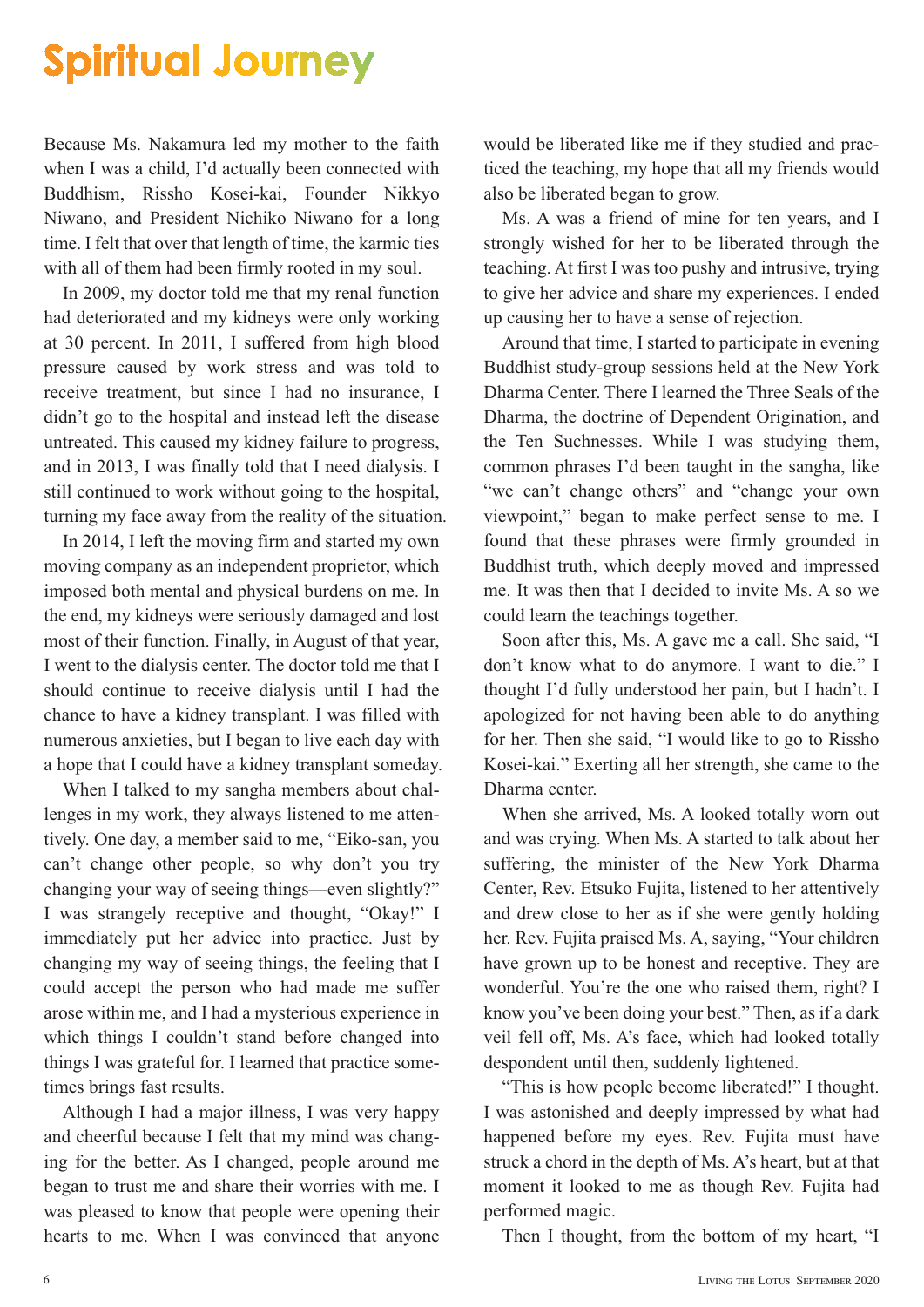want to be a person like Rev. Fujita who can liberate a person in such a way!" I was also filled with gratitude for Ms. A—she made me realize the joy of liberating people. Ms. A decided to join Rissho Kosei-kai of her own accord, and she and I started to practice the teaching that brings happiness to all people.

Through this opportunity of connecting Ms. A to the faith, my mind changed completely and I started to think seriously about using the life I'd been given for the sake of others.

When I began receiving dialysis in August 2014, I was told that I would likely need to wait eight or nine years for a donor kidney. I added my name to the waiting list, and the possibility of receiving a transplant gave me hope and lifted me up spiritually.

On July 12, 2017, I visited the New York Dharma Center to receive guidance from Rev. Fujita about my future. Rev. Fujita encouraged me, saying, "Now there is an Eiko-san who would like to be helpful to others. That's wonderful! When that kind of decision is made, the Buddha will protect your work as well. As the proprietor of your company, this is the beginning of your practice to cultivate the mind and heart so you can garner complete trust from everyone." She then told me with a clear voice, "From now on, you should leave everything up to the Buddha and devote yourself to becoming a person who can be of service to others."

To tell the truth, I was filled with anxiety about the future direction of my company and how I could build a stable foundation for the rest of my life. Furthermore, I had a constant fear of the kidney transplant surgery I would need. It was as if thin clouds were constantly covering my mind and heart. But when Rev. Fujita told me clearly and strongly that I must leave everything up to the Buddha and be diligent, I was able to accept her guidance without hesitation, and I found that my anxiety instantly disappeared.

At that moment, I experienced a strange and powerful sensation, like something had started to move within me. It was as if gearwheels started to rotate, with their cogs biting into each other tightly. That day, I offered gratitude to the statue of the Eternal Buddha in the Dharma center and went home.

Early the following morning, I received a call from

the hospital telling me that they'd located a donor. They'd originally told me that I would need to wait eight or nine years for the transplant; it had only been three. Since this happened so soon after I made up my mind to dedicate myself to the practice of the faith, I felt that this was a blessing that the Buddha extended to me.

The next day, on July 14, I received the kidney transplant. The donor was a three-month-old baby. The doctor told me that although the small kidney would grow large in my body and eventually function properly, I would still need dialysis for the first three months after the transplant. But the kidney started to function properly very soon, and I didn't need the planned dialysis.

I was given this life through many miraculous encounters. I'm hoping now, from the bottom of my heart, that I will use the rest of my life for the happiness of others by becoming a kindhearted person and improving myself spiritually as a human being.

Thank you, everyone, for your kind attention.



*Ms. Naito (rear, fourth from left) with other sangha members at the New York Dharma Center.*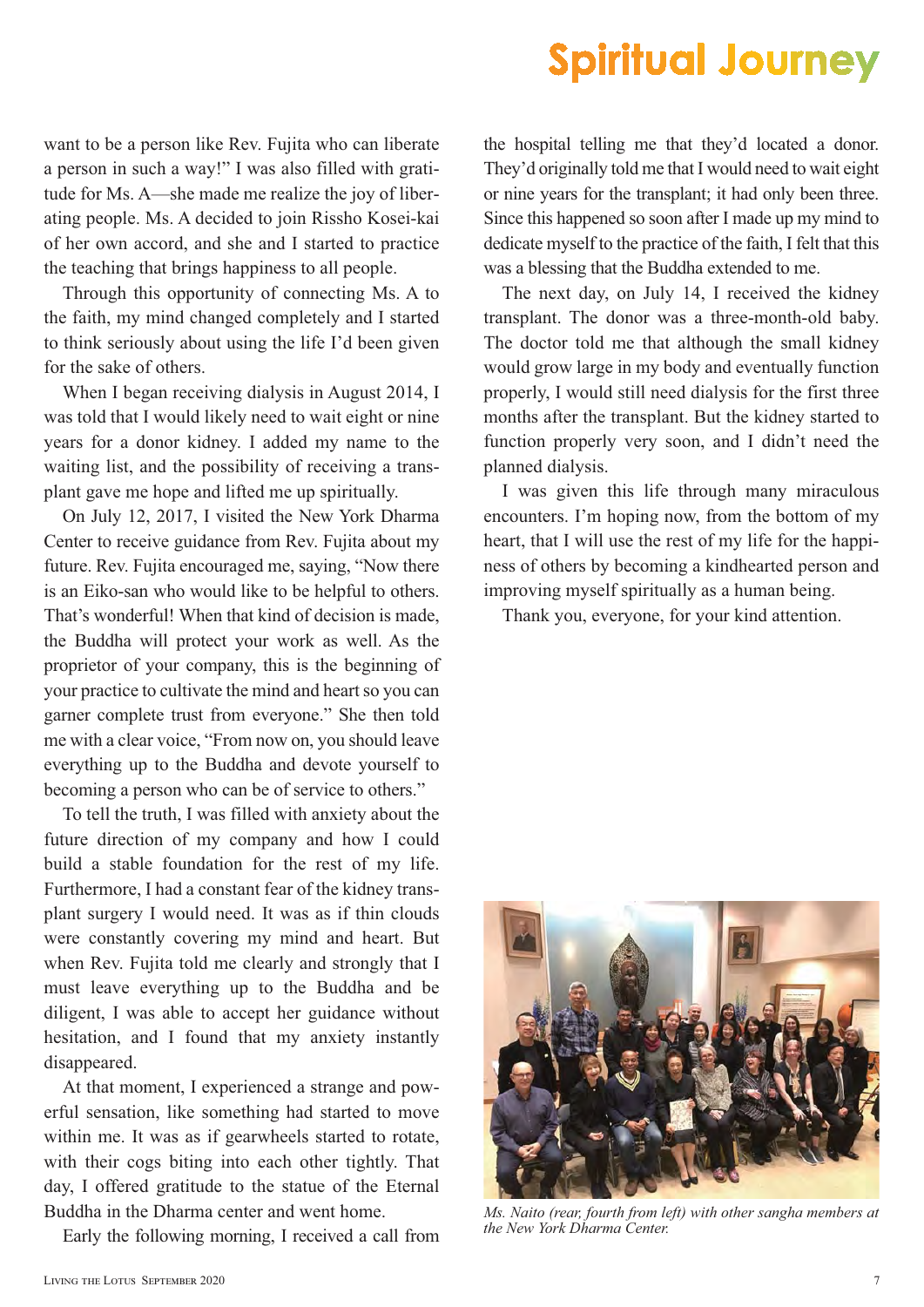

The Threefold Lotus Sutra: A Summary and Key Points for Each Chapter



## The Sutra of the Lotus Flower of the Wondrous Dharma **Chapter 17 Specification of Merits (2)**



### The Four Stages of Faith and the Five Stages of Practice

 $\frac{1}{10}$ 

The Tiantai patriarch Zhiyi (538–97) of China, also known as the "Great Teacher of Mount Tiantai," distilled the essence of this chapter into an easily understood and memorable form: the four stages of faith and the five stages of practice. Both describe the mental preparation of the believer.

The four stages of faith, or, more accurately, the four ways of practicing the faith of the Lotus Sutra during the lifetime of the Buddha, derives from the thinking that the ideal practice of the teachings of the Lotus Sutra can be divided into four stages. Although these stages were originally intended for those living in the Buddha's lifetime, they apply equally today.

The first stage of faith is generating but one thought of faith and discernment. It is important to believe in and understand, even for a single moment, the infinite life span of the Buddha, for this also means understanding the ultimate reality of all things. It is the great leap of the spirit.

The second stage is generally comprehending the implications of the Buddha's words concerning his infinite life. Here we take a step beyond momentary faith in and understanding of the immeasurable life of the Buddha to a broader appreciation of the great meaning contained in the teaching. Just as the life of the Buddha is eternal and imperishable, so are our own lives in that they are one with the Buddha's. It's only because we're lost in the clouds of illusion that we do not see this. If we dispel these clouds one by one, we will perceive that we are entirely one with the Buddha.

The third stage is broadly expounding the sutra to others. This is the stage of a believer who has gone a step further than a general comprehension of the infinity of the Buddha's life. Here we learn the broad teaching of the Lotus Sutra, plant it firmly in our



minds, and express devotion and gratitude for the teaching. It's especially important during this stage to encourage many people to hear the teachings and guide them toward the Buddha Way.

The fourth stage is profound faith and the perfection of meditative discernment. This means that with deepening faith in and understanding of the immeasurable life of the Buddha, the believer gains the certainty of the Buddha's constant presence. With this comes a view of life and the world as existing perfectly in accord with the teaching of the Buddha, and the believer now has the capacity to live in a state of joy in this teaching.

The five stages of practice, also referred to as the five grades, came about after the Buddha's passing, and describe the proper conduct of the believer and the five merits related to this conduct.

The first stage of practice is initial rejoicing over the sutra. This means experiencing a spiritual rejoicing upon learning the immeasurable life of the Buddha, instead of only having an intellectual under-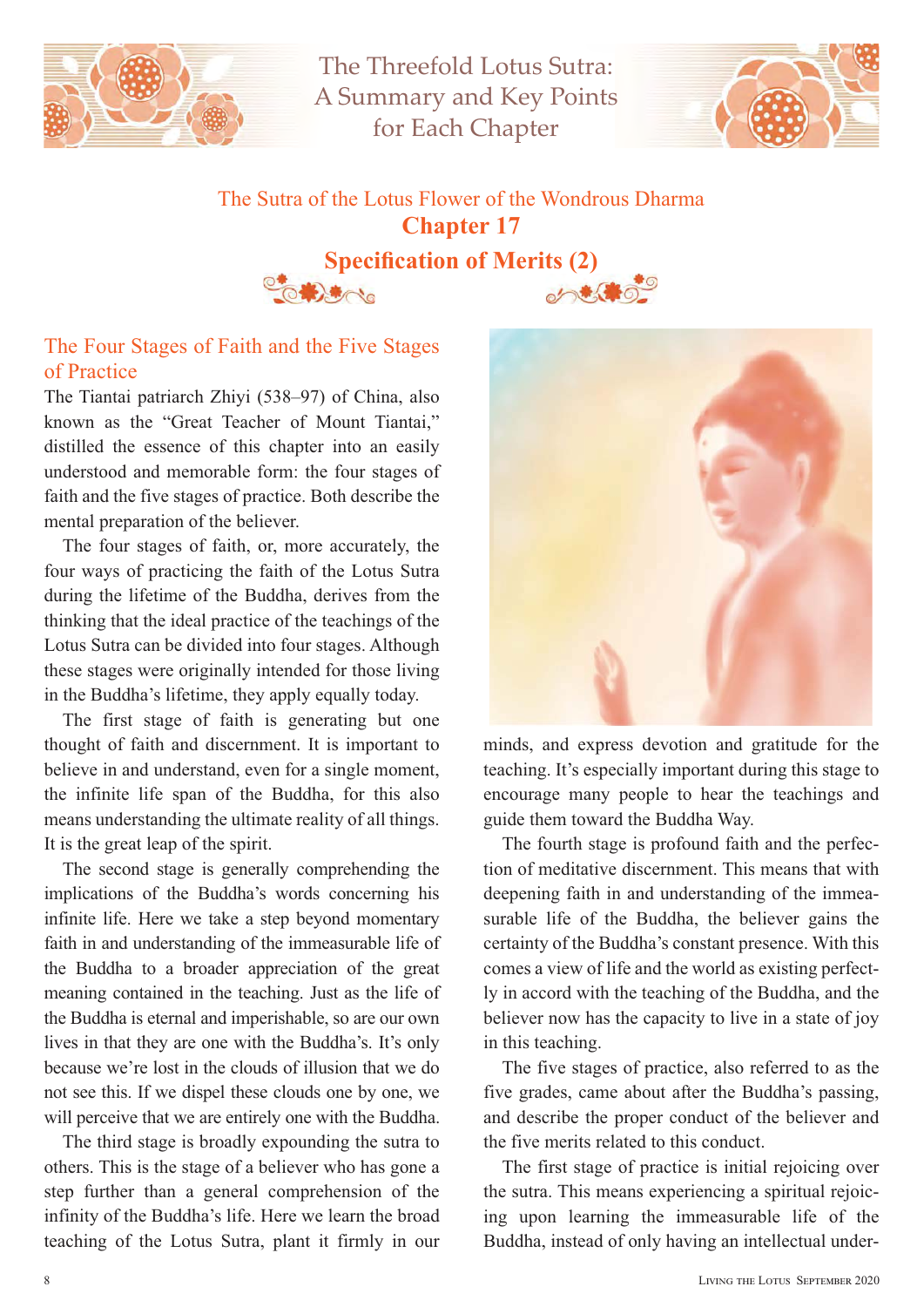standing of it. This is faith, and it is explained in detail in the following chapter, "The Merits of Rejoicing."

Next comes reading and reciting the sutra. By merely having the initial rejoicing over the sutra, one can be said to have attained true faith, and the believer advances a step further by studying the teaching single-mindedly and reading and reciting the sutra.

The third stage is expounding the Dharma to others. As the believer begins to truly understand the value of the Buddha's teaching through reading and reciting the sutra, it may be natural that he or she feels a strong urge to tell others about it. In telling others, the believer improves themselves, and their merit grows as they teach and transform others for the better.

The fourth stage is practicing the six perfections—donation, keeping the precepts, forbearance, diligence, meditation, and wisdom—at the same time as receiving and keeping, reading and reciting, and expounding the Dharma. In doing these practices concurrently, the believer's state of mind of being a bodhisattva moves to yet a higher level.

Finally, the fifth stage is the *primary* practice of the six perfections, putting emphasis on elevating and refining them. With the attainment of this stage of complete practice, the believer is close to achieving the enlightenment of the Buddha.

This is an English translation of text that originally appeared in Japanese in *Hokke sanbu kyo: Kaku hon no aramashi to yoten,*  by Rev. Nikkyo Niwano, the founder of Rissho Kosei-kai (Kosei Publishing, 1991 [revised edition, 2016], pp. 176–80).

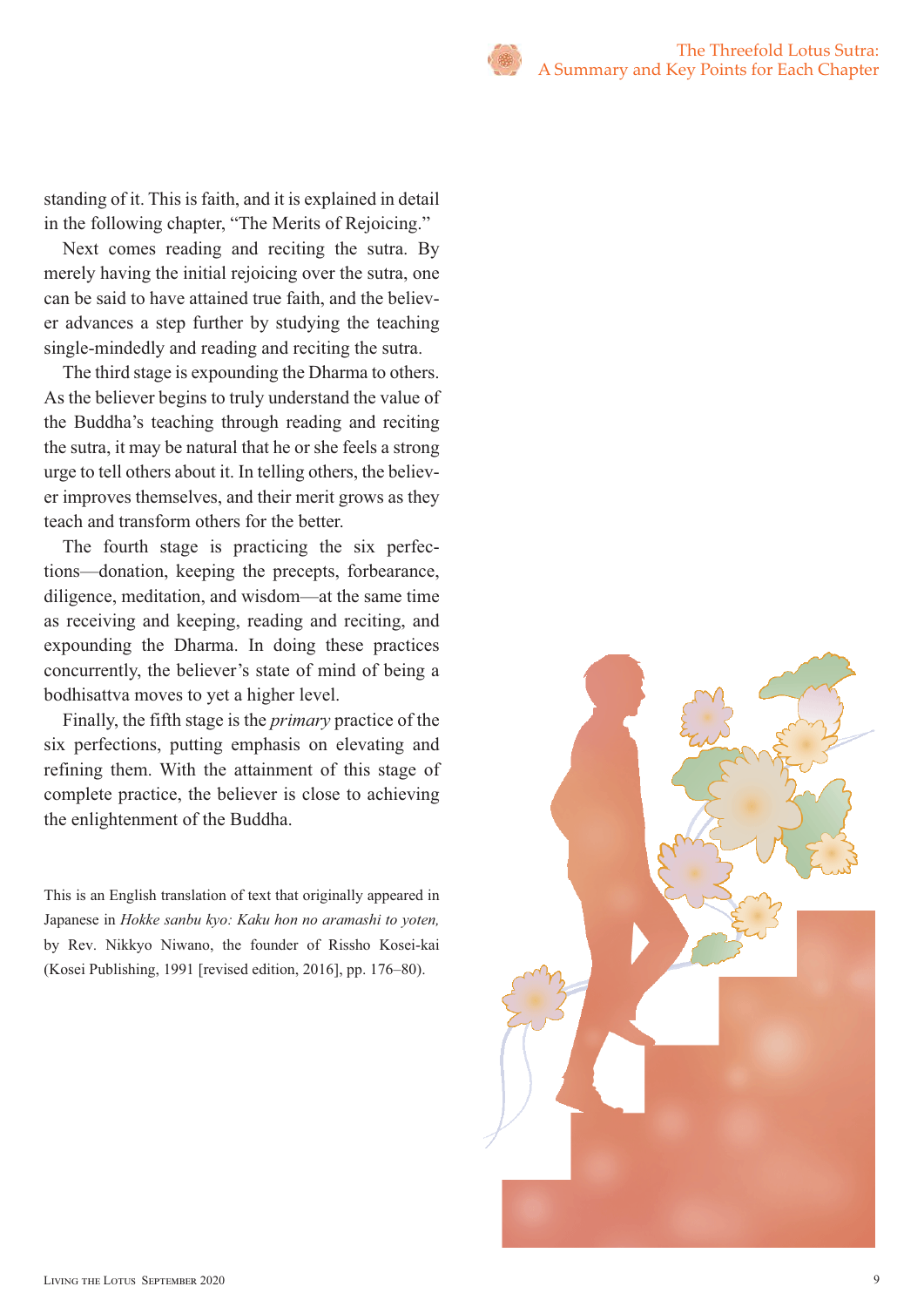## Bringing Out Compassion with Our Belief in Buddha-Nature

 September 10, Rissho Kosei-kai will commemorate the annual memorial day for Cofounder Myoko Naganuma. On this day, we will remember the great virtues of Rev. Naganuma, who cofounded Rissho Kosei-kai with Founder Nikkyo Niwano and served as a witness to his mission. This is also the day we will make a vow to practice compassion ourselves. O

In his book *My Father, My Teacher*, President Nichiko Niwano writes, "Throughout her whole life, Myoko Sensei was a woman of great compassion."

In his message for this month, "The Mind of Being Sad Together," President Niwano shares a story about Shakyamuni Buddha approaching Shuddhipanthaka, a disciple of his who was lamenting his own foolishness, and helping him by firmly believing in his buddha-nature. President Niwano teaches us the importance of praying that everyone will awaken to their buddha-nature and be liberated from suffering while serving as the support needed to bring them to the spiritual state of a buddha.

This month is a time to emulate Cofounder Naganuma, who practiced compassion throughout her life. Let us try to bring out compassion whenever we interact with people by always believing in their buddha-nature.

> Rev. Koichi Saito Director, Rissho Kosei-kai International

We welcome comments on our newsletter *Living the Lotus*: living.the.lotus.rk-international@kosei-kai.or.jp. interact with people by always believing in their buddha-nature.<br>
Birector, Rissho Kosci-A<br>Director, Rissho Kosci-A<br>Director, Rissho Kosci-A<br>Director, Rissho Kosci-A<br>Director, Rissho Kosci-A<br>L-C-A<br>L-C-A<br>L-C-A<br>L-C-A<br>L-C-A<br>L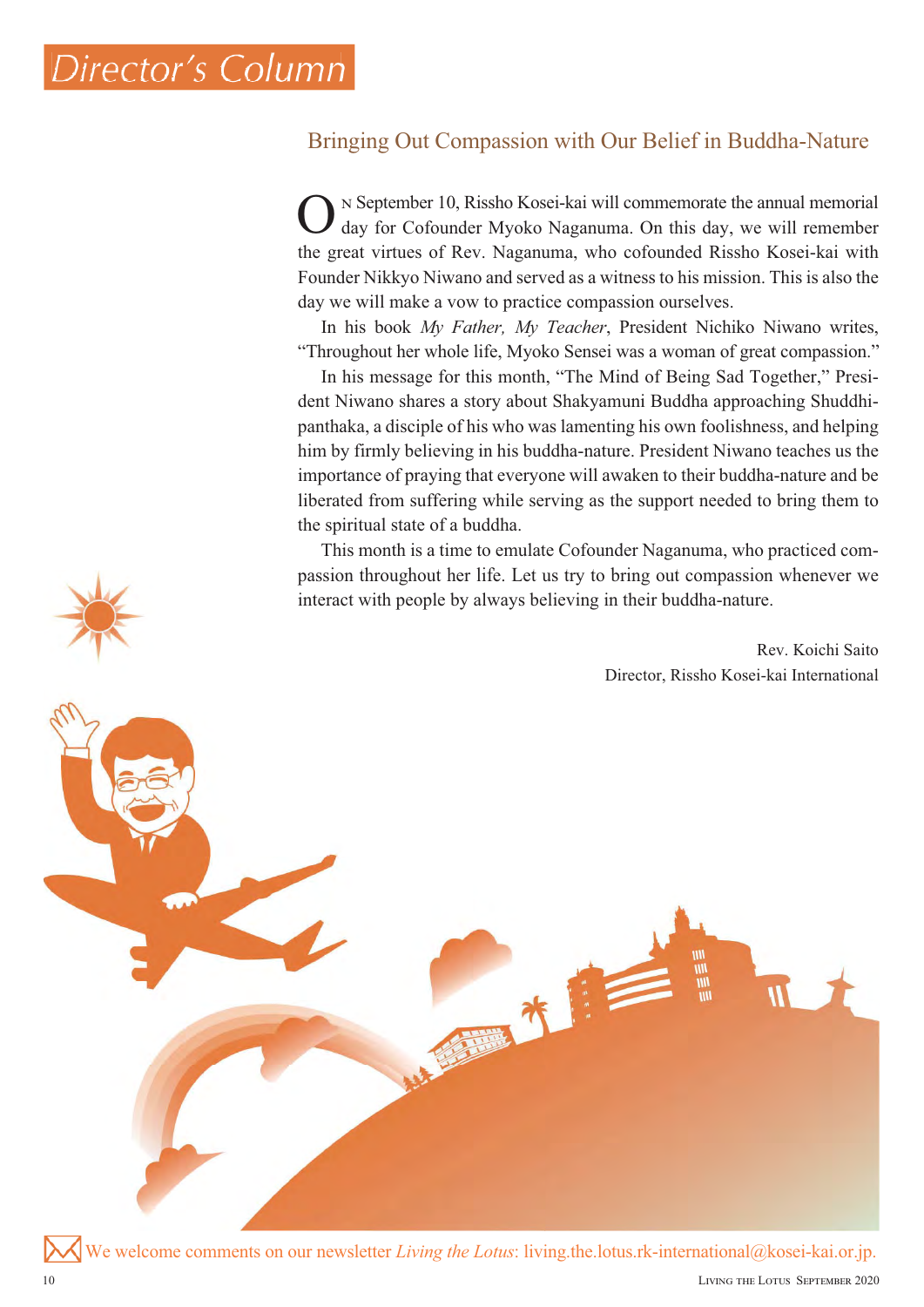

#### **Rissho Kosei-kai Buddhist Church of Hawaii** 2280 Auhuhu Street, Pearl City, HI 96782, USA

TEL: 1-808-455-3212FAX: 1-808-455-4633 Email: sangha@rkhawaii.org URL: http://www.rkhawaii.org

**Rissho Kosei-kai Maui Dharma Center** 1817 Nani Street, Wailuku, HI 96793, USA TEL: 1-808-242-6175 FAX: 1-808-244-4625

#### **Rissho Kosei-kai Kona Dharma Center** 73-4592 Mamalahoa Highway, Kailua-Kona, HI 96740, USA TEL: 1-808-325-0015 FAX: 1-808-333-5537

#### **Rissho Kosei-kai Buddhist Center of Los Angeles**

2707 East First Street, Los Angeles, CA 90033, USA POBox 33636, CA 90033, USA TEL: 1-323-269-4741 FAX: 1-323-269-4567 Email: rk-la@sbcglobal.net URL: http://www.rkina.org/losangeles.html

#### Please contact Rissho Kosei-kai Buddhist Center of Los Angeles

**Rissho Kosei-kai Buddhist Center of Arizona Rissho Kosei-kai Buddhist Center of Colorado Rissho Kosei-kai Buddhist Center of San Diego Rissho Kosei-kai Buddhist Center of Las Vegas Rissho Kosei-kai Buddhist Center of Dallas**

#### **Rissho Kosei-kai of San Francisco**

1031 Valencia Way, Pacifica, CA 94044, USA POBox 778, Pacifica, CA 94044, USA TEL: 1-650-359-6951 Email: info@rksf.org URL: http://www.rksf.org

Please contact Rissho Kosei-kai of San Francisco **Rissho Kosei-kai of Sacramento Rissho Kosei-kai of San Jose**

#### **Rissho Kosei-kai of New York** 320 East 39th Street, New York, NY 10016, USA TEL: 1-212-867-5677 Email: rkny39@gmail.com URL: http://rk-ny.org

**Rissho Kosei-kai of Chicago** 1 West Euclid Ave., Mt. Prospect, IL 60056, USA TEL: 1-773-842-5654 Email: murakami4838@aol.com URL: http://rkchi.org **Rissho Kosei-kai of Fort Myers** URL: http://www.rkftmyersbuddhism.org

#### **Rissho Kosei-kai Dharma Center of Oklahoma**

2745 N.W. 40th St., Oklahoma City, OK 73112, USA POBox 57138, Oklahoma City, OK 73157, USA TEL: 1-405-943-5030 FAX: 1-405-943-5303 Email: rkokdc@gmail.com URL: http://www.rkok-dharmacenter.org

**Rissho Kosei-kai Dharma Center of Denver** 1255 Galapago St. #809 Denver, CO 80204, USA TEL: 1-303-446-0792

**Rissho Kosei-kai Dharma Center of Dayton** 617 Kling Drive, Dayton, OH 45419, USA URL: http://www.rkina-dayton.com

#### **The Buddhist Center Rissho Kosei-kai International of North America (RKINA)**

2707 East First St., Suite #1, Los Angeles, CA 90033, USA TEL: 1-323-262-4430 FAX: 1-323-262-4437 Email: info@rkina.org URL: http://www.rkina.org

#### **Rissho Kosei-kai Buddhist Center of San Antonio**

(Address) 6083 Babcock Road, San Antonio, TX 78240, USA (Mail) POBox 692042, San Antonio, TX 78269, USA TEL: 1-210-561-7991 FAX: 1-210-696-7745 Email: dharmasanantonio@gmail.com URL: http://www.rkina.org/sanantonio.html

#### **Rissho Kosei-kai of Seattle's Buddhist Learning Center**

28621 Pacific Highway South, Federal Way, WA 98003, USA TEL: 1-253-945-0024 FAX: 1-253-945-0261 Email: rkseattlewashington@gmail.com URL: http://buddhistlearningcenter.org

**Rissho Kosei-kai of Vancouver** Please contact RKINA

#### **Risho Kossei-kai do Brasil**

Rua Dr. José Estefno 40, Vila Mariana, São Paulo-SP, CEP 04116-060, Brasil TEL: 55-11-5549-4446, 55-11-5573-8377 Email: risho@rkk.org.br URL: http://www.rkk.org.br